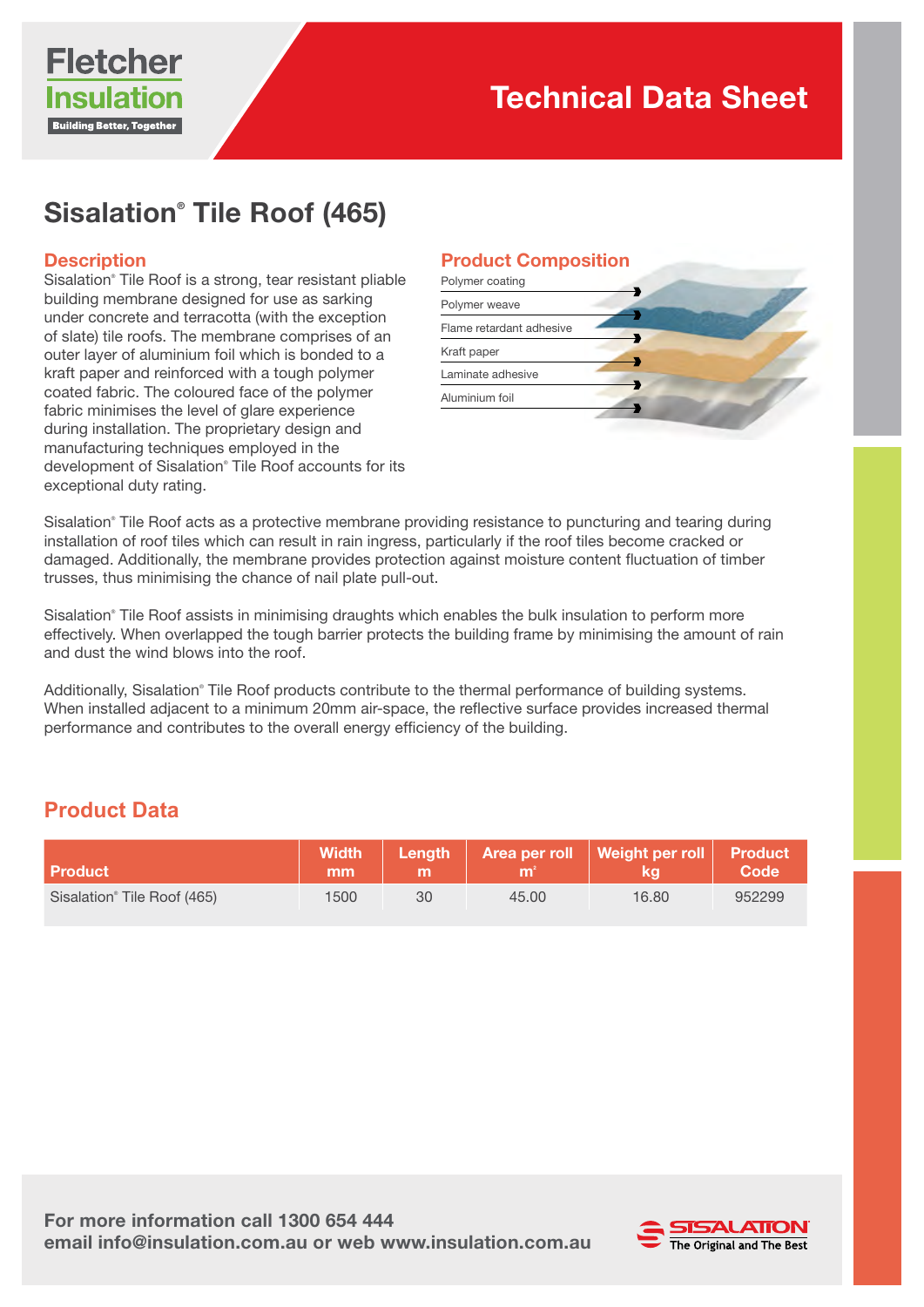## **Physical Properties**

| <b>Property</b>                |                 | <b>Test Method/</b><br><b>Classification</b> | <b>Test Result</b>                  | <b>Unit</b> |
|--------------------------------|-----------------|----------------------------------------------|-------------------------------------|-------------|
| Duty Classification            |                 | AS4200: 2017 Table 1                         | Heavy Duty                          |             |
| Edge Tear                      | Machine         | TAPPI T470                                   | $\geq 80$                           | N           |
|                                | Lateral         |                                              | $\geq 80$                           | N           |
| <b>Tensile Strength</b>        | Machine         | AS 1301.448s                                 | $\geq 12.5$                         | kN/m        |
|                                | Lateral         |                                              | $\geq 7.5$                          | kN/m        |
| Vapour Control                 |                 | ASTM E96                                     | Class 1 vapour barrier              |             |
| <b>Water Control</b>           |                 |                                              | <b>Water Barrier</b>                |             |
| Emittance                      | Anti-glare face | AS/NZS 4201.5                                | IR Non-Reflective (0.9)             |             |
| Resistance to Dry Delamination | Silver side     | AS/NZS 4201.1.                               | IR Reflective (0.03)<br><b>PASS</b> |             |
| Resistance to Wet Delamination |                 | AS/NZS 4201.2.                               | <b>PASS</b>                         |             |
| Shrinkage                      |                 | AS/NZS 4201.3.                               | $\leq 0.5\%$                        |             |
| <b>Electrically Conductive</b> |                 | AS/NZS 3100                                  | <b>Electrically Conductive</b>      |             |
| <b>Nominal Thickness</b>       |                 |                                              | < 1.0                               | mm          |

#### Fire Hazard Properties

Sisalation® Tile Roof 465 Standard exhibits the following characteristics when tested in accordance with the following standards:

| <b>Property</b>                | NTest Method/Standard \    | <b>Result</b>  |
|--------------------------------|----------------------------|----------------|
| Flammability Index (AS 1530.2) | AS/NZS 1530.2:1993 (R2016) | $\leq 5$ (Low) |

#### **Compliance**

Sisalation® Tile Roof 465 products comply with the National Construction Code (NCC) for sarking type materials and satisfy the following requirements:

- AS/NZS4200.1: 2017 for 'Pliable Building Membranes' Deemed to Satisfy Standard, recognised by NCC Volumes 1 and 2.
- NCC 2019 Volume 1 Non-Combustible building elements C1.9(e) (vi) Sarking-type materials that do not
- exceed 1mm in thickness and have a Flammability Index not greater than 5.
- NCC 2019 Volume 2 General Concession Non-Combustible Materials 3.7.1.1 (f) Sarking-type materials that do not exceed 1mm in thickness and have a Flammability Index not greater than 5.
- Suitable for use in bushfire areas with a Bushfire Attack Level (BAL) Low–FZ in accordance with
- AS 3959:2018.

#### Thermal Performance

The thermal performance of Sisalation® pliable building membranes vary with application, orientation and installation method. For complete Total R-value guidance visit www.insulation.com.au/fletcherspecpro

#### Important Notes

- Sisalation® pliable building membrane products must be kept dry and out of contact with alkaline products, cement and mortar as well as corrosive environments such as chlorine.
- Sisalation® pliable building membrane products are not designed to withstand weathering hence the external cladding should be applied without delay.
- Sisalation® pliable building membrane products shall be installed in accordance with AS/NZS 4200.2:2017
- "Pliable Building Membranes and Underlays . Additional guidelines are available for download via www.insulation.com.au or by contacting Fletcher Insulation on 1300 654 444.
- Building Designer to consider the suitability of this product based on the projects design requirements.

#### For more information call 1300 654 444 email info@insulation.com.au or web www.insulation.com.au